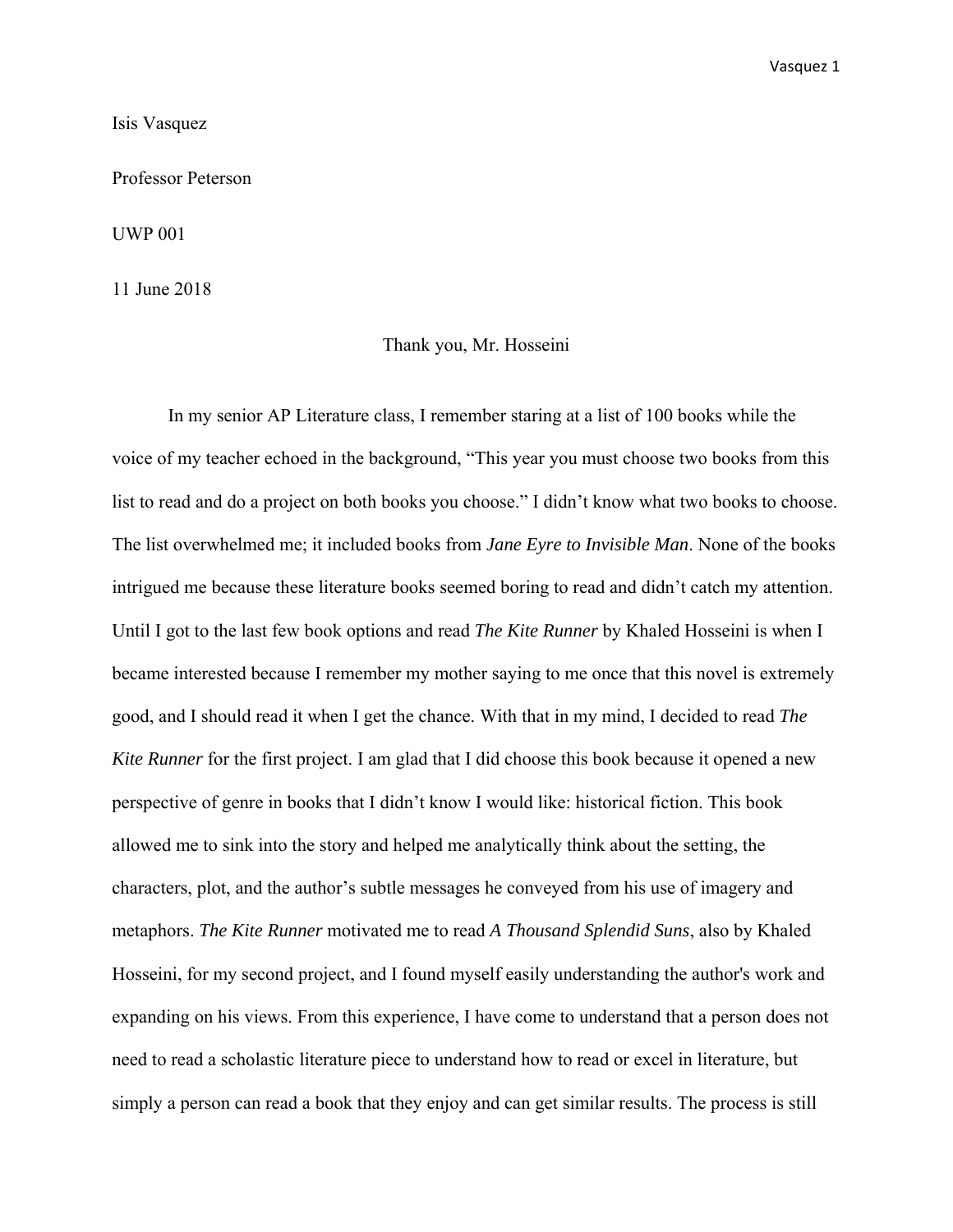the same such as breaking the book apart and rebuilding it slowly to connect the ideas, but when someone reads a book that they truly enjoy there can be a significantly greater impact on one's literacy development.

I remember laying in my bed reading the first chapter of the Kite Runner and grasping nothing of it. I decided to keep on reading thinking that the plot might become clear later, but by the time I arrived at the third chapter I was lost. I found myself re-reading sections and trying to connect ideas that didn't connect with each other, but with my frustration I wanted them to connect. I eventually decided to step away from the book and rethink strategies on how to approach reading *The Kite Runner*. I told myself that I shouldn't read the book with the mindset of having to read it for school because then I wouldn't enjoy it, and that I shouldn't feel pressured to understand every single word the author is trying to say in the book since it is impossible to do.

Once I established my plan, I read the book once again from the beginning. While reading the first chapter, I noticed ideas and subtle messages that I didn't pick up on the first time. I became more aware of the setting, the characters, and the imagery the author tried to depict in each chapter. It became easier to read the book because I was able to understand what was happening in each chapter and from this I found myself not wanting to put the book down. This experience helped me realize that the fact that I was leisure reading was helping me appreciate and comprehend the book better. I caught myself unconsciously grabbing my pencil and circling words, underlying sentences, or phrases that seemed important to know for the book. From this, I found myself connecting ideas and integrating my own interpretation of certain paragraphs to help me better understand the messages using my own words which led me to conclusions of the authors point of view. This experience was important for me because it helped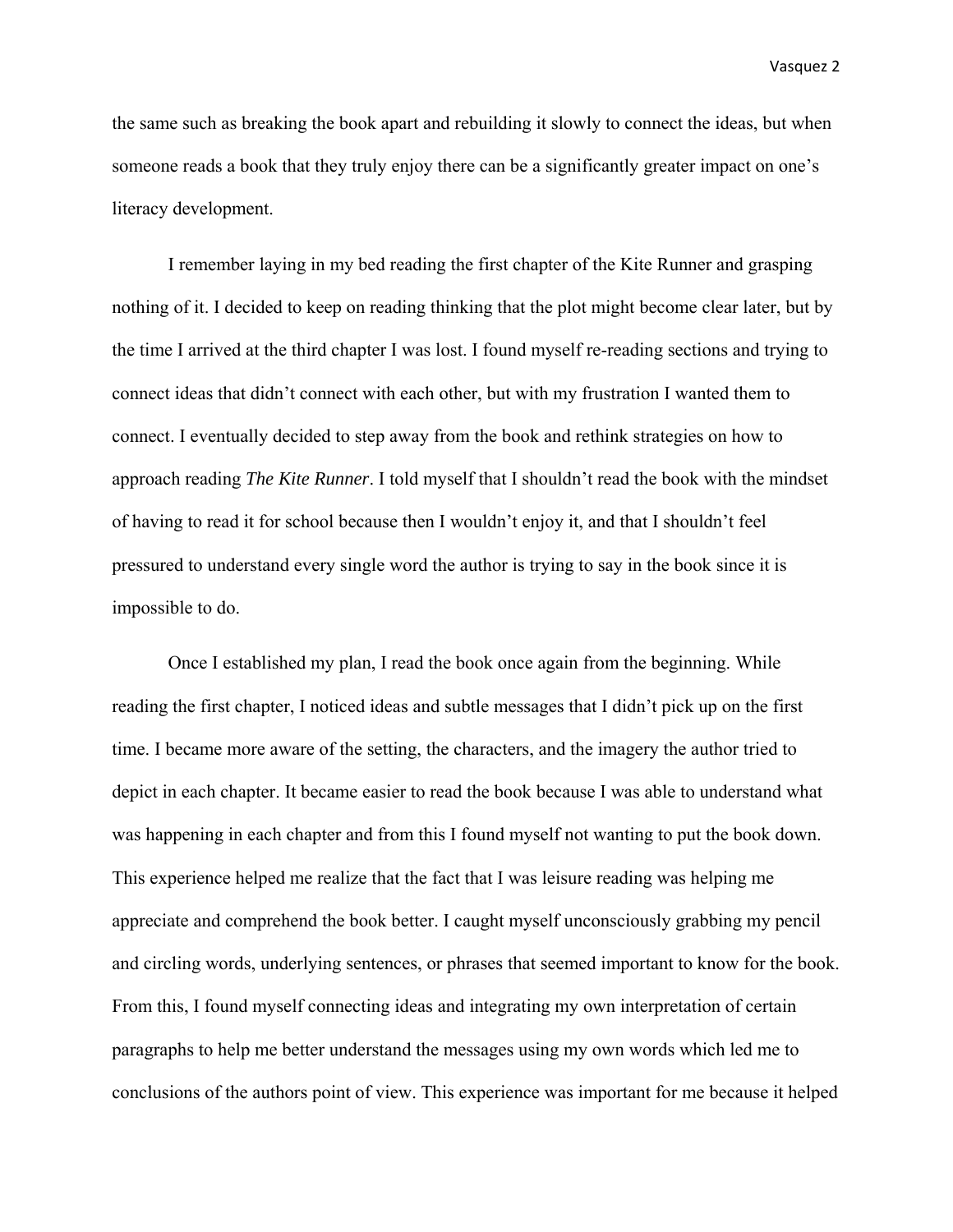me realize that I could improve my own reading skills without having to have someone there to tell me the ideas or use spark notes to understand the book.

As I began to read further into the book, I noticed myself being immersed into it. I remember every time I read the book the entire world seemed to just freeze, and it was just me and the book. As I read every chapter, I felt like I was part of the story and I could see it vividly, which made it easier to understand what was happening. Therefore, I enjoyed reading this book because it pulled my attention. I was always engaged and excited to read every chapter. The fact that the book had drama and sudden plot twists made it difficult to stop reading. I once read from an article by David Bartholomae and Anthony Petrosky that discussed in their book about the many ways of reading different texts. From their book they stated, "Our experience with these texts is a remarkable one, but the challenges and surprises are reasons we read" (5). From this statement, I could agree with the authors that the challenges and surprises are reasons we read, but I think the main reason we read is because the book appeals and engages its reader to want to keep reading. The fact that *The Kite Runner* was an interesting book motivated me to challenge myself to understand and connect ideas to see the bigger picture, but if it was an unappealing book I wouldn't have had the interest to challenge myself. Therefore, this book was teaching me new ways on how to read that I had never have done before on my own. *The Kite Runner* reveled to me that a book can give you reason to read and can leave a mark on you while you can also leave a mark on it.

After I finished reading the *Kite Runner*, I was amazed at the progress I did as a reader. I am glad that I gave the book a second chance because I was able to develop a lot of my literacy skills as a reader. Out of the many books I have read in my life, the *Kite Runner* left a major impact on me. This book made me aware of the tumultuous events that occurred in Afghanistan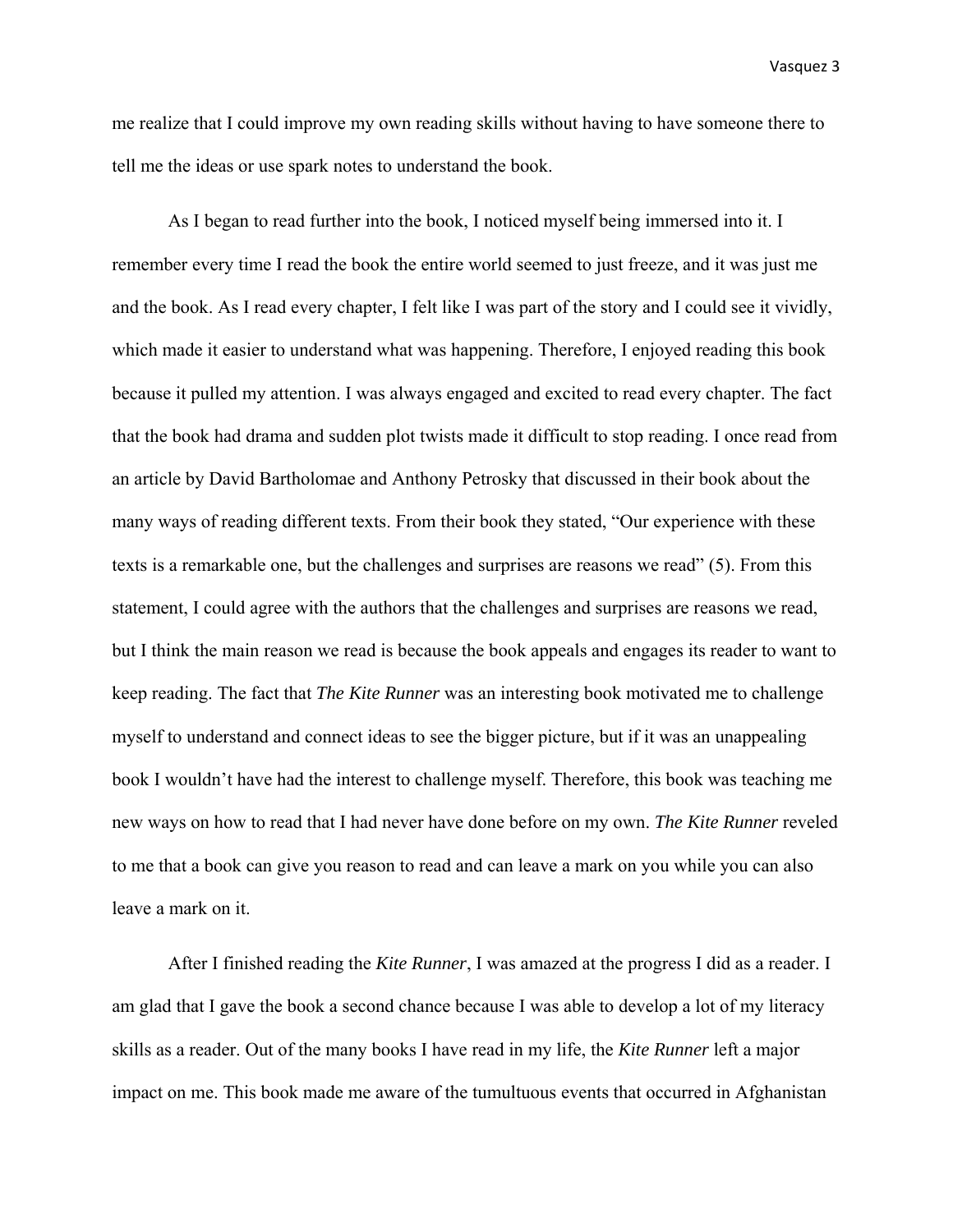and the impacts it left on many of its people. The themes guilt, and redemption played a huge role in the book because it kept the book entertaining and engaging. The endless plot twists, deceivement, and jealousy among the characters pulled the entire story together and was important for the growth of one of the main characters, Amir. For these reasons, the Kite Runner persuaded me to read *A Thousand Splendid Suns* for my second project because I wanted to further experience the enjoyment that the *Kite Runner* left on me through reading the second book.

After reading both *The Kite Runner* and *A Thousand Splendid Suns*, I was amazed of how in-depth I went into these books. I found myself analyzing the *A Thousand Splendid Suns* like I did with the *Kite Runner* to understand the main concepts and themes. From this experience of reading both the novels, I found myself relating to what Dorothy Allison explained in her writing piece about how a painting powerfully touched her and that the art remains with her till this day. In her paper she said, "art is supposed to have the power to provoke, the authority of a heartfelt vision" (591). In this case, my "art" were these two books that created a "heartfelt vision." These books provoked me to expand and interpret the uncertainty that these books expressed in certain chapters and paragraphs. The uncertainties inspired images in my head on how I perceived them to be which helped better my understanding of the books. These books are important to me because they helped me to like reading again and develop my critical thinking and analysis skills when I read, which helps me today in my English courses when I read and write.

This experience with finding novels that were appealing and enticed me to read will always be important to me because *The Kite Runner* and *A Thousand Splendid Suns* helped me to improve my reading skills and taught me how to become a better reader as well. I will always remember how I felt when I finished reading these books; accomplished and knowledgeable.